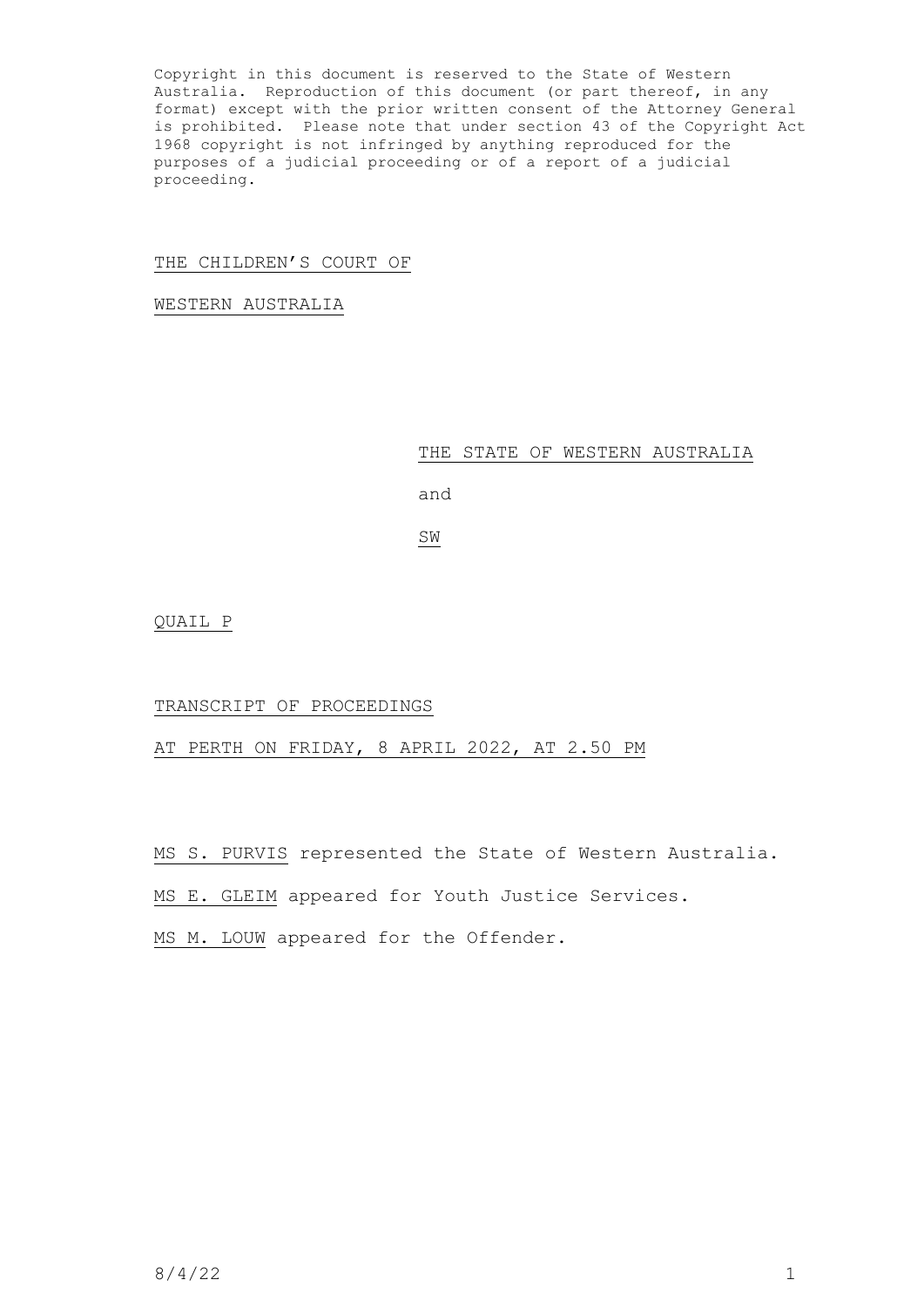#### **THIS PROCEEDING WAS CONDUCTED BY VIDEO CONFERENCE**

**JSO:** Please be seated. Calling the State of Western Australia v SW. SW, is that your name?

**OFFENDER:** Yes.

**JSO:** Thank you.

**HIS HONOUR:** Ms Louw, you're appearing by video link for S.

**LOUW, MS:** May it please the court, I do.

**HIS HONOUR:** Ms Purvis, you're on the link as well, for the State.

PURVIS, MS: May it please the court.

**HIS HONOUR:** Right. Ms Gleim, you're for Youth Justice. Mr Zepeda, you are here for Education again. Thank you. Now, Ms Louw, is there anyone who is linking in for S today, or not?

**LOUW, MS:** I wasn't aware, your Honour. I haven't been informed that that's the case. No.

**HIS HONOUR:** All right. All right, S. Have you had any contact with your family while you've been in custody?

**OFFENDER:** No.

**HIS HONOUR:** Nothing? Anyone phone you from up north? Nothing?

**OFFENDER:** No. Just me.

**HIS HONOUR:** Is your mum still in Derby?

**OFFENDER:** Yes.

**HIS HONOUR:** Yes.

**OFFENDER**: (indistinct) on (indistinct)

**HIS HONOUR:** Just take your mask off when I'm speaking to you, S.

**OFFENDER:** Yes.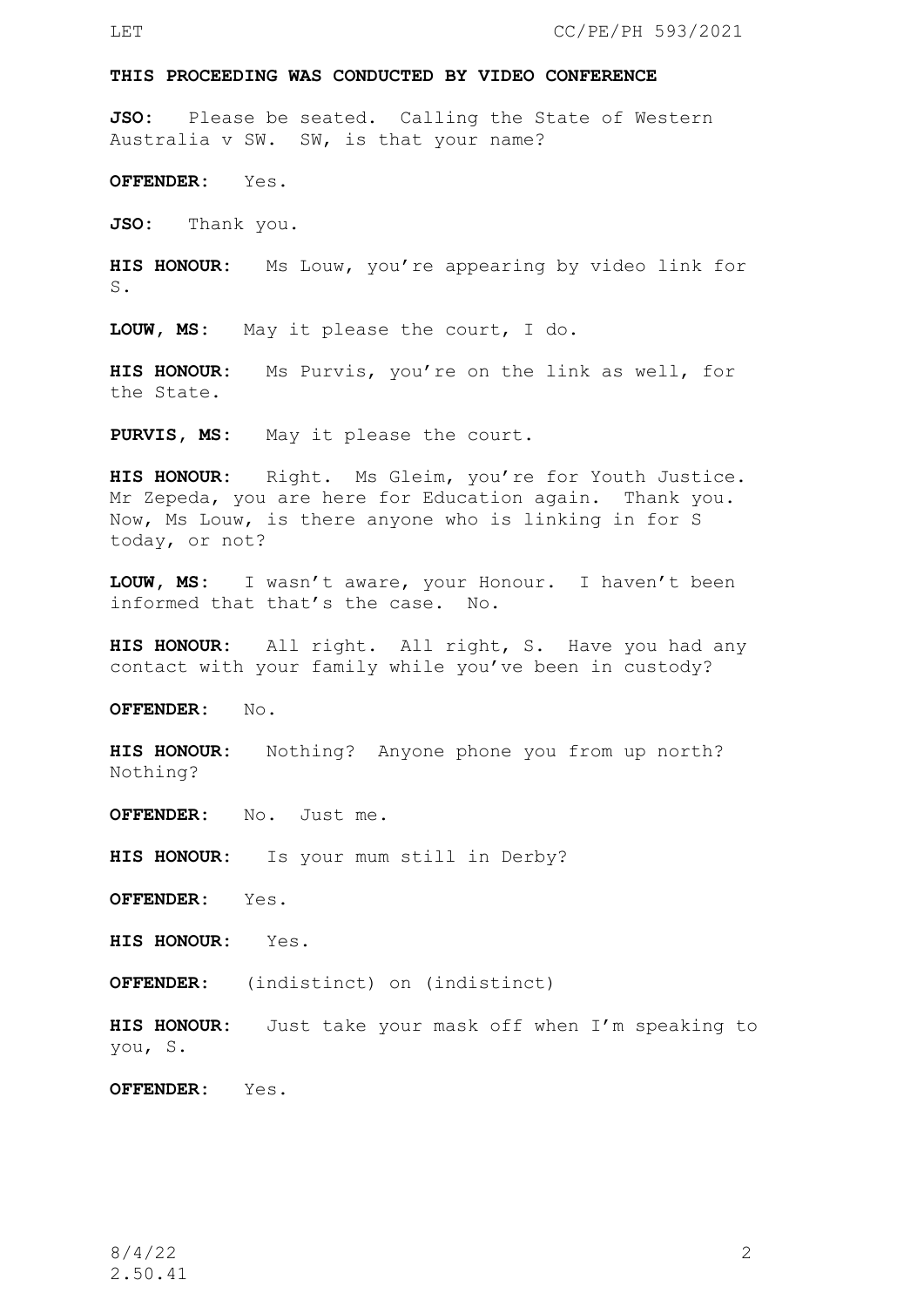**HIS HONOUR:** Yes. So no one has phoned you? None of your family? Your sister?

**OFFENDER:** No.

**HIS HONOUR:** Anyone? No one?

**OFFENDER:** No.

**HIS HONOUR:** Okay. I will speak to you a bit later; all right, but I'm going to speak to the lawyers, now, first. Now, counsel, can I just go through where we're at. S came up before me on 25 March when I programmed the section 40 review until today. Now, since then I've received the additional materials I wanted. So can I just check we're all on the same page. I've got a Youth Justice update report. That's the  $5<sup>th</sup>$  – sorry – 8 April. Education report, Mr Zepeda, which looks, really, like extracts from a lot of Education Department records that you've sent through.

**ZEPEDA, MR:** Yes, your Honour.

**HIS HONOUR:** That's dated 4 April, and there's also information in the Youth Justice report about the education position now. I already had the report of 17 March when we programmed it. Those materials which Ms Purvis suggested; the JJT dismissal report of 18 November, I've got that, as well as the JJT return report when there was no initial compliance. That's 30 June '21. Also now reviewed, which we didn't have on the last occasion, the sentencing transcript of Magistrate MacLean on 18 March. So everyone got those materials; Ms Purvis, Ms Louw?

**LOUW, MS:** Yes, your Honour.

**HIS HONOUR:** Ms Gleim, anything else - - -

**PURVIS, MS:** Yes, your Honour.

HIS HONOUR: - - - I'm supposed to have, or was that it?

**GLEIM, MS:** I think that's it, your Honour.

**HIS HONOUR:** Right. What I will do, then, Ms Louw, it's your application, so I will hear the submissions you want to make, and then I will hear from Ms Purvis. Yes, Ms Louw.

**LOUW, MS:** Your Honour, it is accepted that the offending is very serious. It is, however – S is, I suppose,

2.50.41 LOUW, MS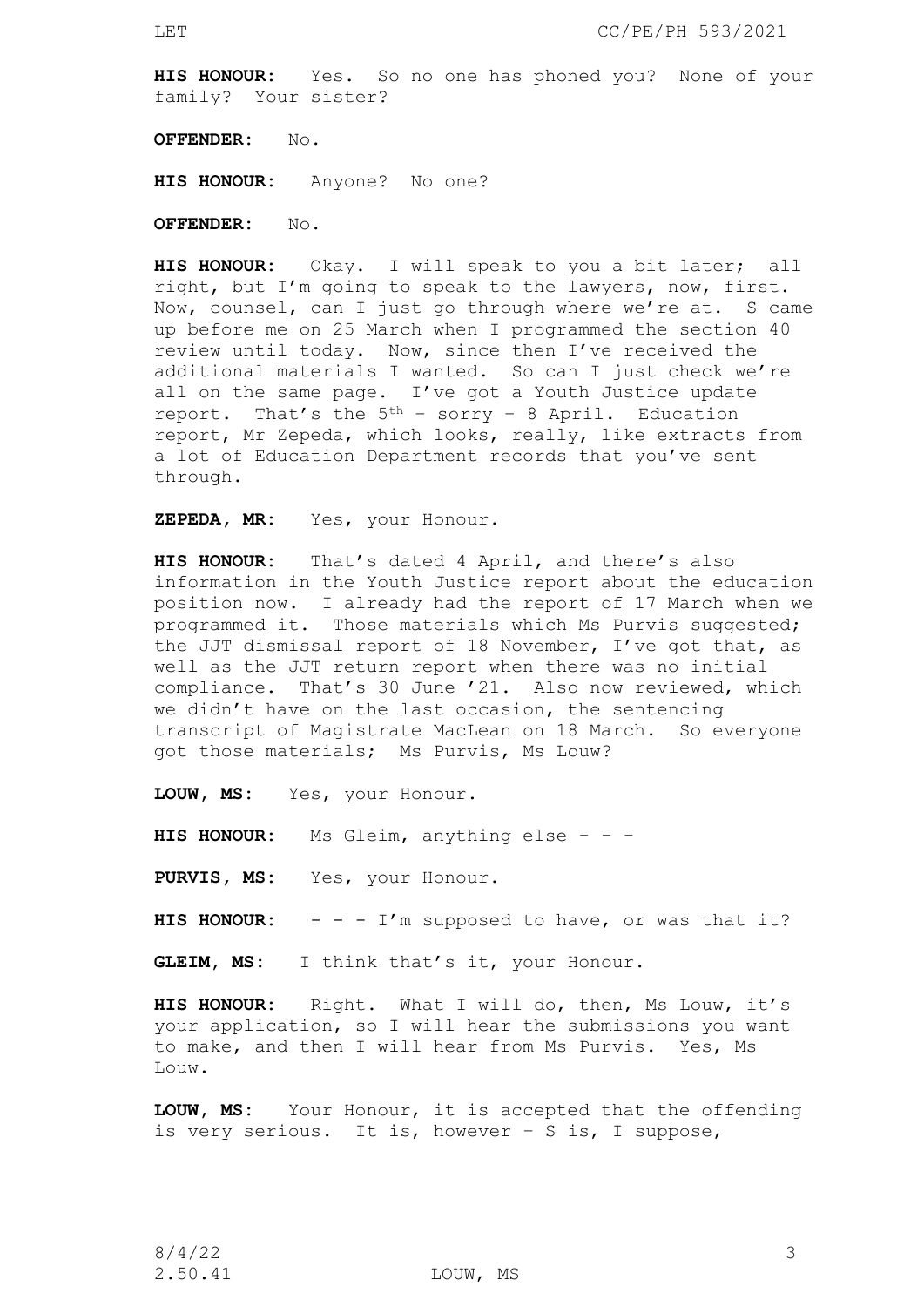towards the upper age in age at 16 years of age. I think it's clear from the returned Juvenile Justice referrals that he did complete those. And so, essentially, would have come before the court as – with no prior convictions. It is – and I think it's referred to in the updated report, there has never been any offences where there has been a demonstration of violence.

And it's the case that  $Mr - well - sorry - S$  has now spent time in detention for the first time; the very first time. All the reports refer, I suppose, to difficulties with parental supervision involvement support with his upbringing. And when the offences were committed he was living with his older brother, which, although no doubt (indistinct) S (indistinct) that support, parental guidance. It seems that the current updated report, with the idea that he would (indistinct) on an order that his - - -

**HIS HONOUR:** Sorry. You're just dropping - - -

**LOUW, MS:**  $-$  -  $-$  sister - - -

**HIS HONOUR:** You're just dropping out, Ms Louw. What was that?

**LOUW, MS:** That it seems perhaps a more appropriate option that has been explored would be for him to reside with his sister, LM, in M Community, which is outside of Derby, and it seems to be a very detailed report that has been provided about engaging him in vocational training and supporting him in the community. I suppose what it comes down to, your Honour, is, it would seem that Magistrate MacLean clearly reached the position that a term of detention was appropriate in this case but, having looked at the transcript again, it doesn't appear that he really turned his mind as to whether that could be served in the community with a Youth (indistinct) by ISO with detention.

There was  $a - I$  think this is a far more detailed report, the updated report, and perhaps provides a better solution. But what I would say is that, given his age, and the fact that he came before the court with no prior convictions, there was something other than a term of immediate detention that his Honour could have looked at. And so I suppose our position is that it is very serious, certainly the complainant was injured, and required stitches. I accept that perhaps the magistrate rejected the idea that it was opportunistic, but what S did

2.50.41 LOUW, MS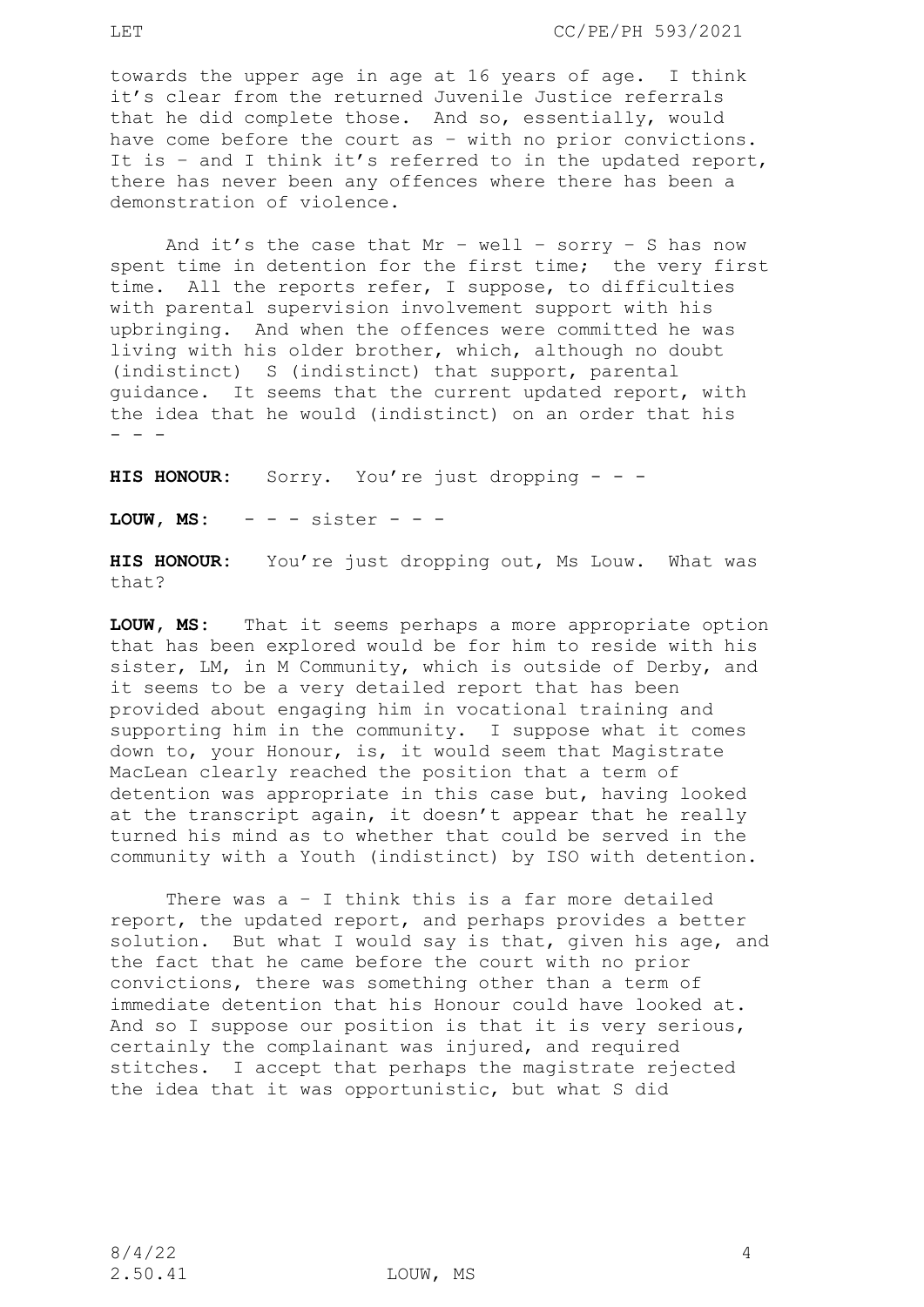tell me is that he didn't go out intending to commit an armed robbery.

This was a knife that he had found before on the streets, and I suppose that sort of culture of carrying it around for protection (indistinct) on the streets, and kind of sort of (indistinct) a gang like lifestyle. Your Honour may have seen reference to the tattoo on him and the graffiti in the cell, BCB with the postcode of Derby, since he identifies himself as a Blood City Boy. But he says he was carrying this knife around not intending to do an armed robbery.

Certainly, and I accept what the prosecution will say, that he seemed to be – he walked past and returned again, that it will show more premeditation than taking that opportunity at that time. But he says that when he asked for water he did see the phone, and then he became fixated on getting the phone, which, of course, resulted, unfortunately, in the complainant being cut, which was a foreseeable consequence of him holding up the knife. But, really, that his motivation, his sole motivation, was, it is that (indistinct) And, so, it's still my submission that he didn't go out intentionally to try and hurt someone, but that was the end result.

So what I would say, your Honour, is, if your Honour, having considered everything, perhaps did accept that a term of detention was warranted, that, given the report to hand, the time spent in custody, that your Honour could look at allowing S to complete that in the community. I will also point out that he did plead guilty. I think it was accepted at the first reasonable opportunity he came clean about what he had done. He put his hand up and he did plead guilty, after having spent a little bit of time in detention, but I would submit that at the first reasonable opportunity with counsel he did enter his pleas of guilty, and that is a demonstration that he has taken responsibility for his actions.

**HIS HONOUR:** Thank you, Ms Louw. Yes, Ms Purvis.

**PURVIS, MS:** So just in relation – can I confirm that the court does have the brief that the State has filed in relation to this matter?

**HIS HONOUR:** Let me have a look. 7 April 2002, the brief. Is there anything you wanted to take me to in the brief, Ms Purvis? I see there's a photos of  $- -$ 

PURVIS, MS: Yes, there - - -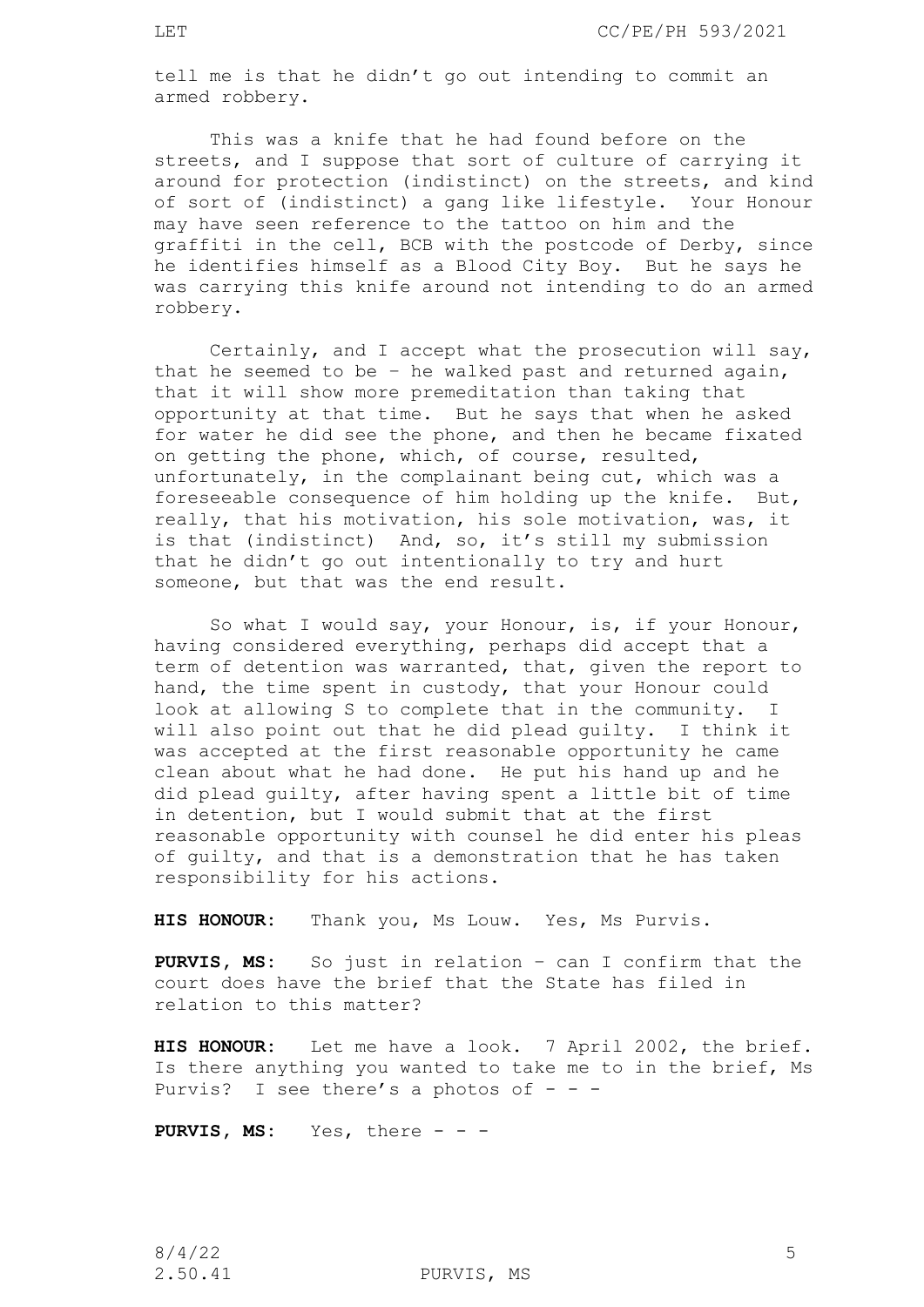**HIS HONOUR:** - - - the complainant and her injury.

**PURVIS, MS:** That's correct, your Honour. Through my submissions, your Honour, I will take you to some – the right of paragraphs that I think your Honour should have regard to.

**HIS HONOUR:** Yes.

**PURVIS, MS:** So essentially, to begin my submissions, your Honour, the State are of the view that there's certainly nothing in this matter that your Honour should consider would disturb, or would warrant your Honour's disturbing the disposition imposed by Magistrate MacLean, and the reason for that is this, your Honour: there are a number of aggravating features. First and foremost, S was on bail. And, your Honour, I addressed your Honour on that matter on the last occasion. So whilst it is accepted he had JJT referrals, your Honour has read the report. There was a sort of a failed engagement for the first referral, and then there was some engagement on that second referral.

But what the State also would like to draw your attention to is that it was on 16 November he is engaged in that rehabilitation process. There was some voluntary work, some victim awareness lessons, and I understand the report refers to mapping offences. I'm not quite sure what that refers to, but it does seem to be that it's engaging him in some kind of process to look at, you know, a rehabilitation process. So that's on 16 November, your Honour. However, it's only on, I think, 25 or 26 November he has then committed a further burglary offence. It's a home burglary offence, and he was disturbed by the person involved in that matter, which caused him to flee.

So he has then been on bail in the community in relation to this burglary offence. There have been some breaches of bail, and the one matter that I wish to draw your Honour's attention to specifically is that he was before the court – before Magistrate MacLean – on 10 January in relation to an allegation of a breach of bail, being an alleged breach of curfew. So only on 10 January, again we have this constant reminder of his requirement to be on bail; to abide by curfew, and on that occasion he was granted bail again on the basis of the submissions put forward on that day. So, then, turning to this offence, your Honour. The State say it was quite a considerable – there was premeditation.

There certainly was quite some considerable contemplation, the State would submit, in the evidence that

2.50.41 PURVIS, MS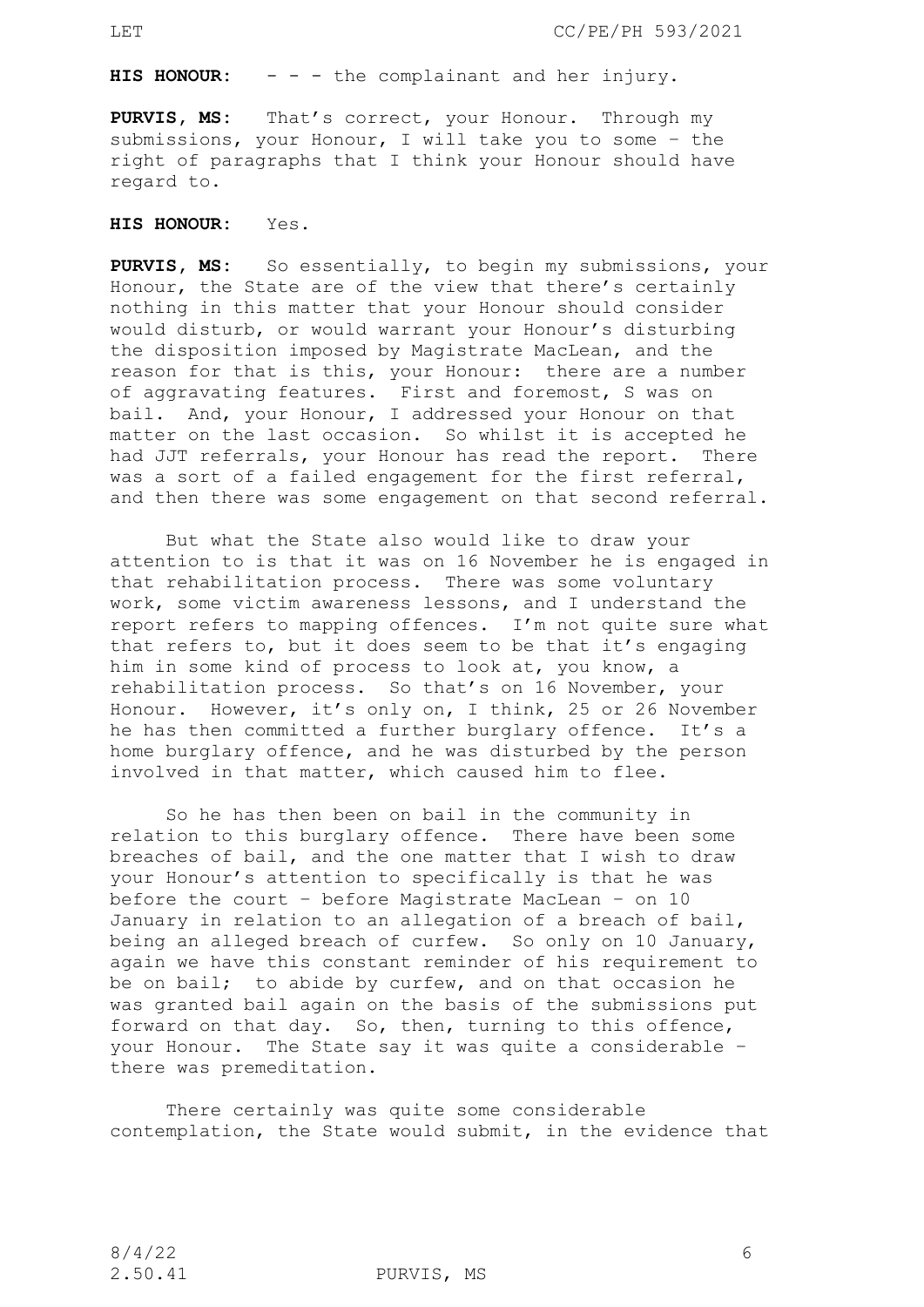shows that S was contemplating, for quite some time, committing the offence on the complainant. I take your – the complainant's statement, or the victim's statement, is found at brief page 7 of the State's brief, and, particularly, I note that whilst he was on a 7 to 7 curfew at that point in time the complainant – sorry – the victim noticed him at 6 am when she went out to go and clean her yard. And, again, this is on page 7 of the brief and onwards. She noticed that he – there was a young boy standing on the street, and that he had been walking up and down the street about three or four times that morning, and she sort of made – she saw him, and she, in fact, at one point, waved at him after he waved at her.

After she had finished her yard she then went inside, and she locked her door, because, as at paragraph 13, she always locks her security door when she goes inside. And then she went in and made herself breakfast. It was then that she heard the – she then went into her wash room and heard some footsteps at her wash room door. She went to the front door and she saw S standing there, and he asked for some water. She said, "I don't have any waters." And he asked, also, for money to buy chips, and he again – and she said, "No, I don't have any."

And then, your Honour – I will take your Honour to paragraph 26 – the victim says, "I then thought, if my grandchildren had gone to someone's house to ask for water I would want them to give it to me." And so she said she would give him her water bottle that she used to take to church. She didn't want to unlock the door, so she walked back to the front door with the water bottle and he was standing directly behind it, waiting. So I will read from paragraph 30, brief page 9:

He looked – as I walked back to the front door with the water he was standing directly behind it, waiting. He looked ready to do something. He was still standing and looking towards me. I unlocked the door slowly, and I opened it just enough to pass the water bottle through the gap by the lock. He quickly grabbed the door with both hands to keep it open. The door was a security door. The water bottle fell onto the floor and rolled away. I grabbed the door with both hands to push him backwards and close the door.

We wrestled over the door for a little bit. He didn't say anything. I was very scared of him. I thought he must be young, because I was able to push him. If he was older I wouldn't be able to push him. He then reached down to his pants and pulled out a small knife.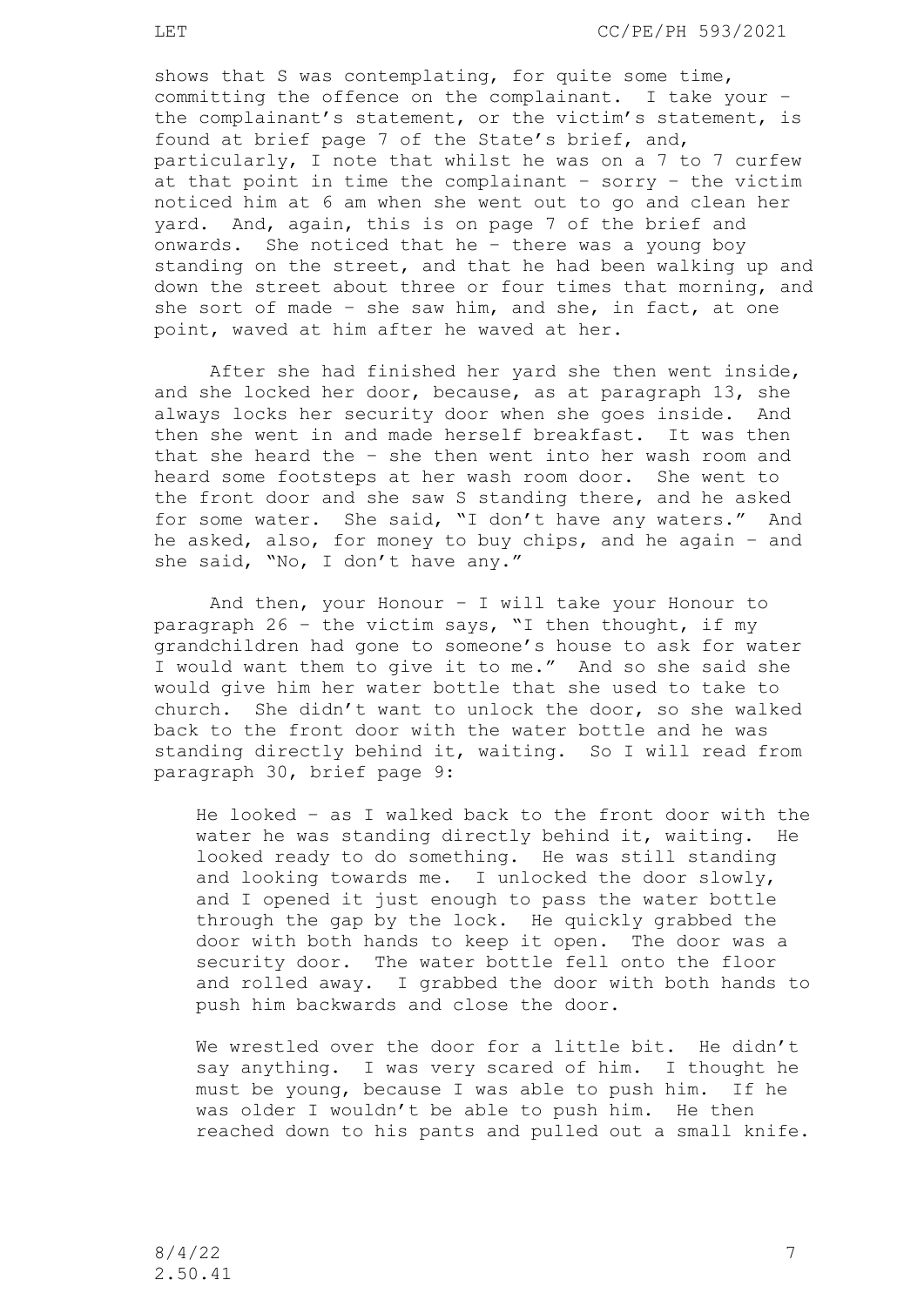I cannot remember what it looked like. He held it in his right hand. He was pushing – he was trying to push it towards me. I felt like he was trying to push it towards my chest. I held onto his hands and he cut my left hand near my thumb. He held onto my wrists, and I held onto his, pushing backwards and forwards. I managed, somehow, to get past him and go outside.

Your Honour, if I can then turn to another portion of the – in part of that brief, your Honour, there is statements of two witnesses the State has included for your Honour's consideration, and the first is the statement of Mr and Mr M. And that statement was included because Mr M was out and about in front of his house, which is in South Hedland, and you will note that the  $victim's$  address is  $\begin{bmatrix} 1 & 0 & 0 \\ 0 & 0 & 0 \\ 0 & 0 & 0 \\ 0 & 0 & 0 \\ 0 & 0 & 0 \\ 0 & 0 & 0 \\ 0 & 0 & 0 \\ 0 & 0 & 0 \\ 0 & 0 & 0 \\ 0 & 0 & 0 \\ 0 & 0 & 0 \\ 0 & 0 & 0 \\ 0 & 0 & 0 \\ 0 & 0 & 0 \\ 0 & 0 & 0 \\ 0 & 0 & 0 \\ 0 & 0 & 0 \\ 0 & 0 & 0 \\ 0 & 0 & 0 \\ 0 & 0 & 0 & 0 \\ 0 & 0 & 0 & 0 \\$ manager of a liquor store.

So at about 6.25 am on 2 March he went out of the front of his house for a coffee and a smoke, and he stood near his letterbox while he was drinking his coffee and smoking his cigarette, and he looked to his left and saw a young male wearing clothing that was similar to the clothing that was described by the complainant in her statement – the victim in her statement. And he was standing on the same side of the road as his place. He says:

He was standing in front of the house where the police shortly later attended and parked their marked fourwheeled drive police car. He was looking at the house adjacent to where he was standing. It was the same house that the police shortly attended.

So – repeat myself. And at paragraph 9 he says:

I watched him for about four or five minutes as he stood there watching that house. I watched him because I had never seen him before in the street. I believed he did not live in the street, and thought it was very strange. He was standing looking in the direction of the house. I have never seen him before. He was a kid.

And so he talks about how he continued to watch him for a little bit, and then he – and then at paragraph 15:

I think he noticed me watching him. He walked away towards the other end of the street.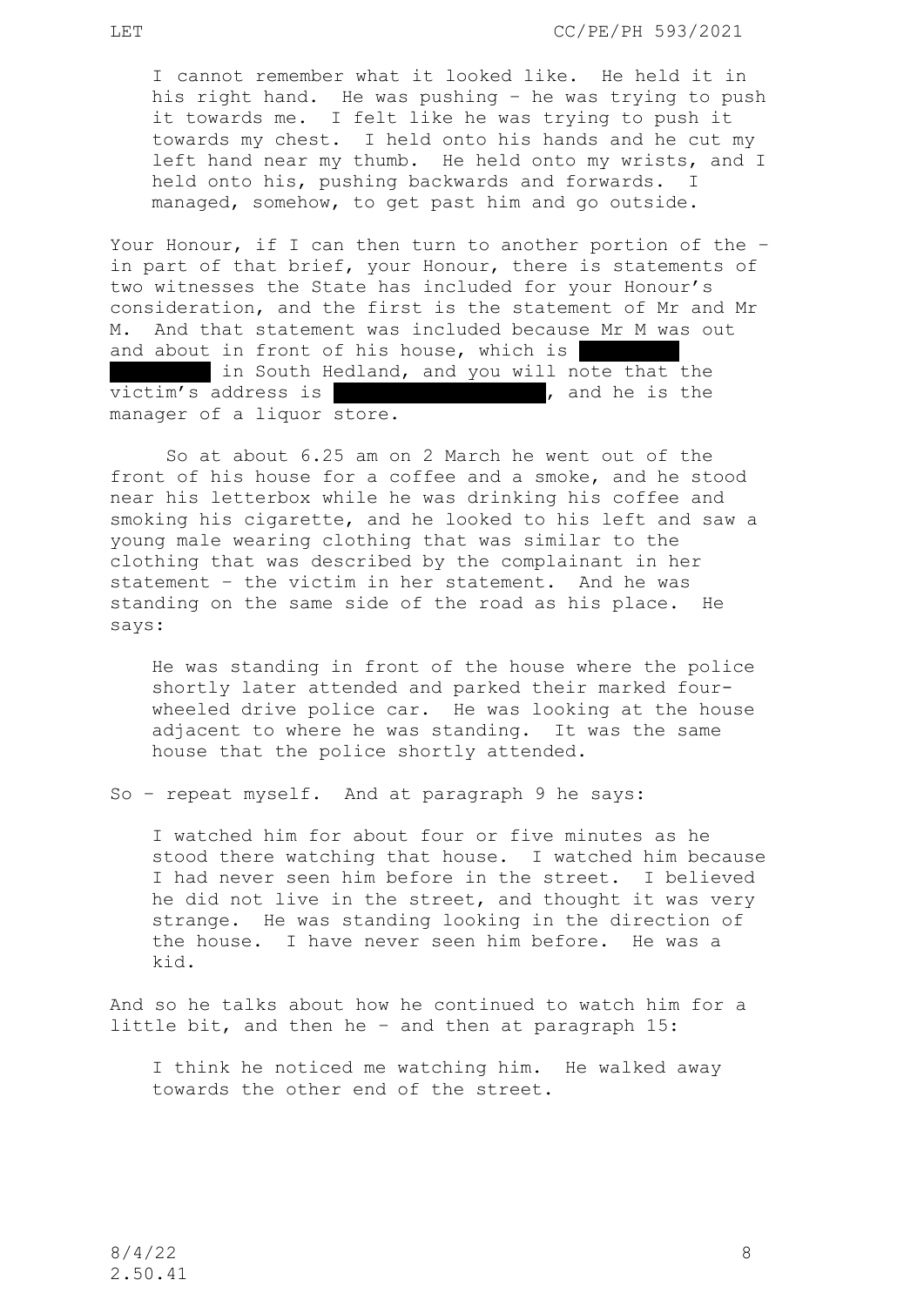LET CC/PE/PH 593/2021

So, your Honour – and that was about 6.25 that statement. And the final paragraphs I wish to take you to, your Honour, is the statement of A M P. A M P also resides in South Hedland. At about 6.20 am that morning she was taking her normal walk and she said she sighted a young male walking towards her on a laneway street between Place and Street. She said he appeared agitated and he – gave a description of it, being a young male, wearing the same types of trousers and a black top, and he had – again, consistent with the other two witnesses. And at paragraph 7 she says:

I got closer. I could see a knife in his hand, and I had not seen that when I first sighted him. The knife was in a leather sheath. It looked brown and grey in colour. It was about six inches long from the handle, and I could describe it as a hunting style knife. I walked past the young man and I said "Good morning."

It was when she – that particular witness, after a call for witnesses to the event, contacted police to tell them what she had seen. Your Honour would have pictures in the brief of the injury to the victim, and to, also, the police investigation, being in relation to identification of the offender. You will note that, at page 28, there's some picture of some shoes. There is a unique tread pattern. That appears to have been linked to a shoe imprint found in relation to the scene of the offence, and that's at brief page 30.

And, as through S's assistance, you will also see that at page 31 through to 32 are the pictures off the phone that were recovered by police, with S's assistance, in the video record of interview, and that at page 33 there are some pictures of a knife sheath that was found, again in connection with the location. So, your Honour, the State would submit that whilst the submissions are he didn't go out intending to commit an armed robbery, your Honour, it does seem that there is quite a significant period of contemplation by S from at least 6 o'clock in the morning, outside of his curfew hours, up until the point of about 6.45 am where he eventually does make a visitation upon the victim.

He is armed with a knife, and it's the State submission that he only then produces that knife when it seems that the victim is starting to get the better of him. It is quite clearly a most significant and frightening offence for the victim. In terms of aggravation, his Honour has – and I refer to his Honour Magistrate MacLean in his decision on the 18<sup>th</sup>. He has actually made some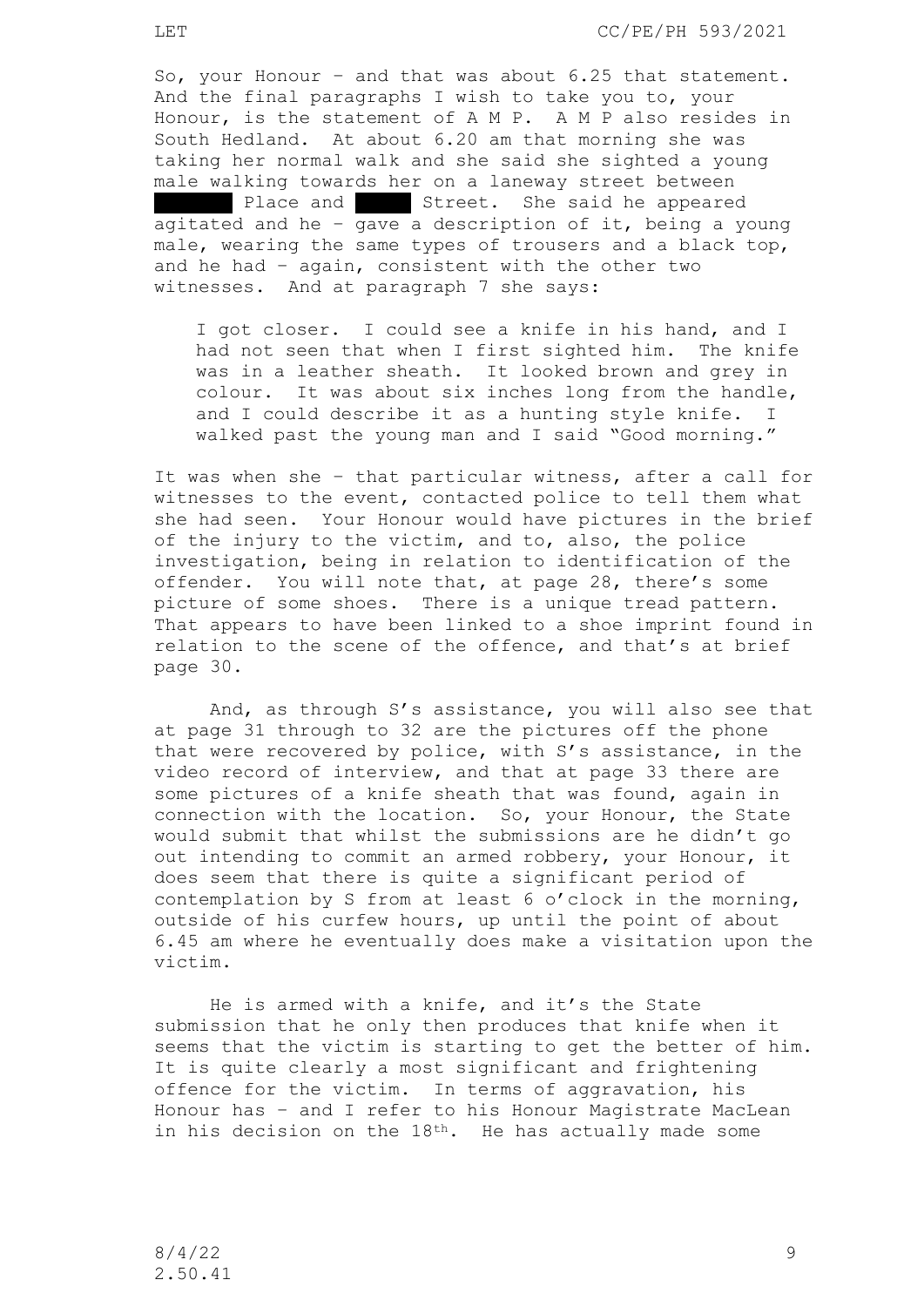submissions that the offence is actually very, very serious, and the State agree with the submission that a term of detention is the only available option in matters of this type. A weapon was produced. There was certain – whilst in some – it may be a strong word to use, your Honour, but, essentially, S was stalking that address for at least 45 minutes, and he was observed doing so by other members in the community.

He went there armed, and when he was becoming overpowered he produced the weapon to overcome the resistance of the victim basically getting the better of him, and he caused an injury, which is not unsurprising in these circumstances. The State submit this is a matter that quite easily could have come before your Honour for sentence rather than have been before the magistrate in the regions. In terms of the mitigating circumstances, the State do accept it was a very early plea. The State would submit that there is certainly significant strength to the State's case in the counter.

However, he does have – his antecedents, and his early plea, do warrant some mitigation but, certainly, the State would submit, not mitigation on disposition, but mitigation in length, which is precisely what the honourable magistrate considered was appropriate in the circumstances. And the State would submit it's wholly appropriate, given the very serious nature of the offending; the fact that S is not a young man in the eyes of the Children's Court, he's getting towards upwards of the age. He has had attempts to rehabilitation.

He was on bail, in breach of curfew. There simply is, your Honour, the State would submit, no other disposition than immediate detention. Your Honour, the State would also note, in terms of the premeditation I have, unfortunately, only belatedly forwarded to your Honour, through your associate, a map of the area. I don't know if your Honour has that in front of you.

**HIS HONOUR:** It has just been handed to me.

**PURVIS, MS:** Thank you. And, again, it's only briefly, your Honour. That's just simply to identify for your Honour that Way and Street, which is where the – where S was bailed to whilst he was on bail on the day of the offence, your Honour will note there's only about 900 metres between those two addresses. So the offending took place not too far from where S resided. In terms of him obtaining, again, a bottle of water, he could have gone home at any point in time.

2.50.41 PURVIS, MS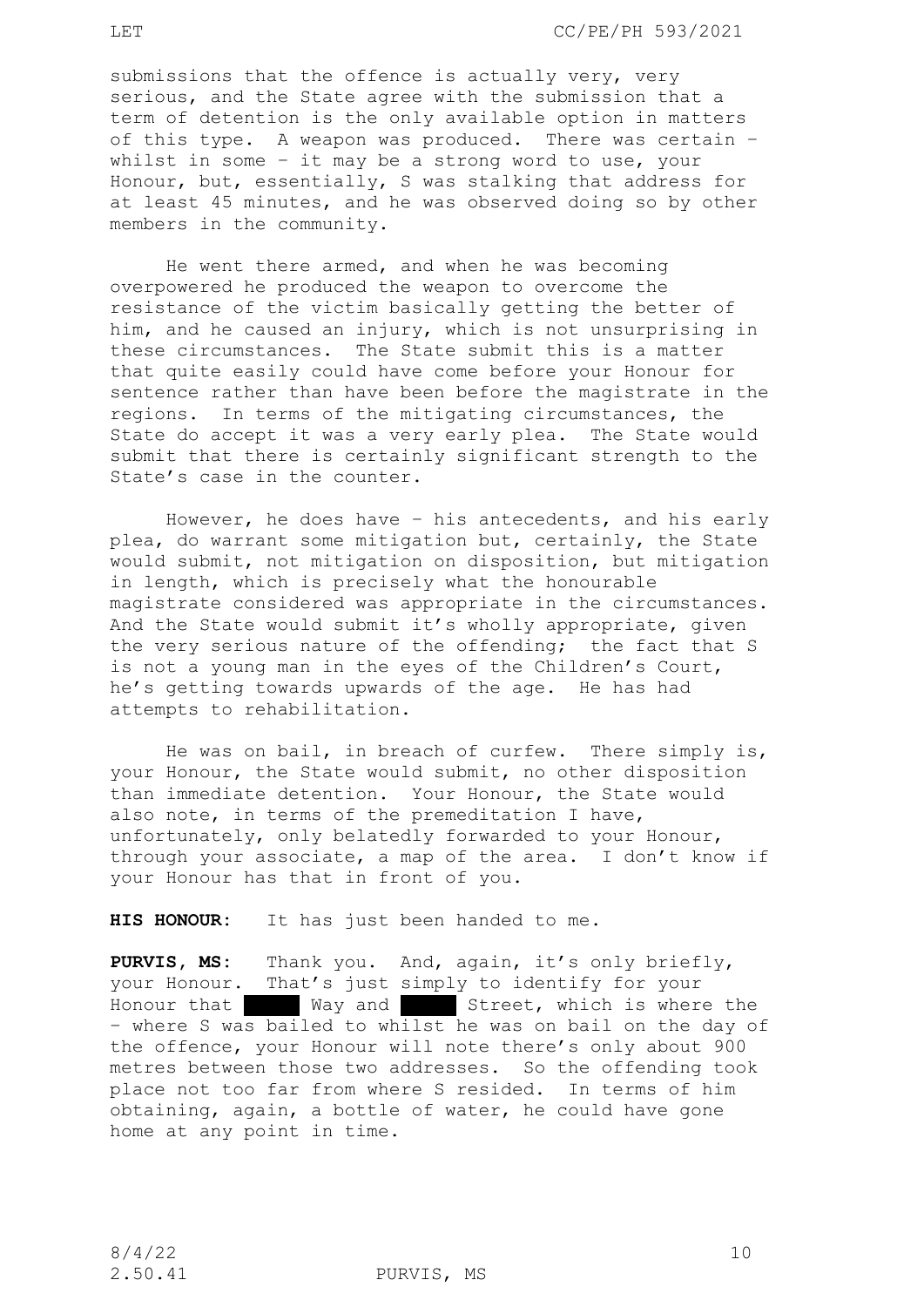Again, the State just say that adds to the fact that there was some premeditated – premeditation in that burglary offence.

The State would further submit that whilst S is from the communities, that a term of detention is likely to weigh more heavily on him and, again, that's factored in the term; in the length of the term, not the type of disposition. The State say that the offending is so serious that it justifies a term of immediate detention. Deterrence is a significant factor and, in that sense, your Honour, I do refer your Honour to the authorities of JA (A Child) v State of Western Australia [2008] WASCA 70 for the proposition that general deterrence does take increased weight when you have a serious offence that warrants its computation in the assessment of what the disposition should be. If I can assist your Honour any further.

**HIS HONOUR:** Thank you, Ms Purvis. S, I'm going to deal with your matter now; all right? I will talk to you of what I've got to say, but there's a few other things that I need to go through, and anybody who reads this needs to read everything that we discussed on the last occasion, and all of the materials that I have ever – that I have already referred to. This is an application for review, which is brought by your lawyer in relation to the decision of the magistrate who was sitting in South Hedland Children's Court on 18 March, and the review is in relation to only two of the charges he dealt with on that day.

The paperwork refers to more, but it's the two charges: 159, which was the aggravated burglary on that lady's house, and 160, which is the charge of aggravated armed robbery, which is what you did at the door when you were trying to get into the house. For the burglary you received two months detention. For the aggravated armed robbery you received six months detention, and those sentences of detention were order by the magistrate to be served at the same time. Now, my power to review that sentence is enlivened in this matter. The orders were made by a magistrate consequent upon findings that the charges were proved. The matter comes before me, sitting as the President, and the application was brought within time; in fact, it was brought immediately after the sentencing.

Now, the principles of review are well established. This is a hearing afresh. It's not necessary for error on the part of the magistrate to be demonstrated, and this is meant to be a quick and relatively informal process of review; it's not an appeal. And I have to consider what the appropriate sentence is, taking into account not just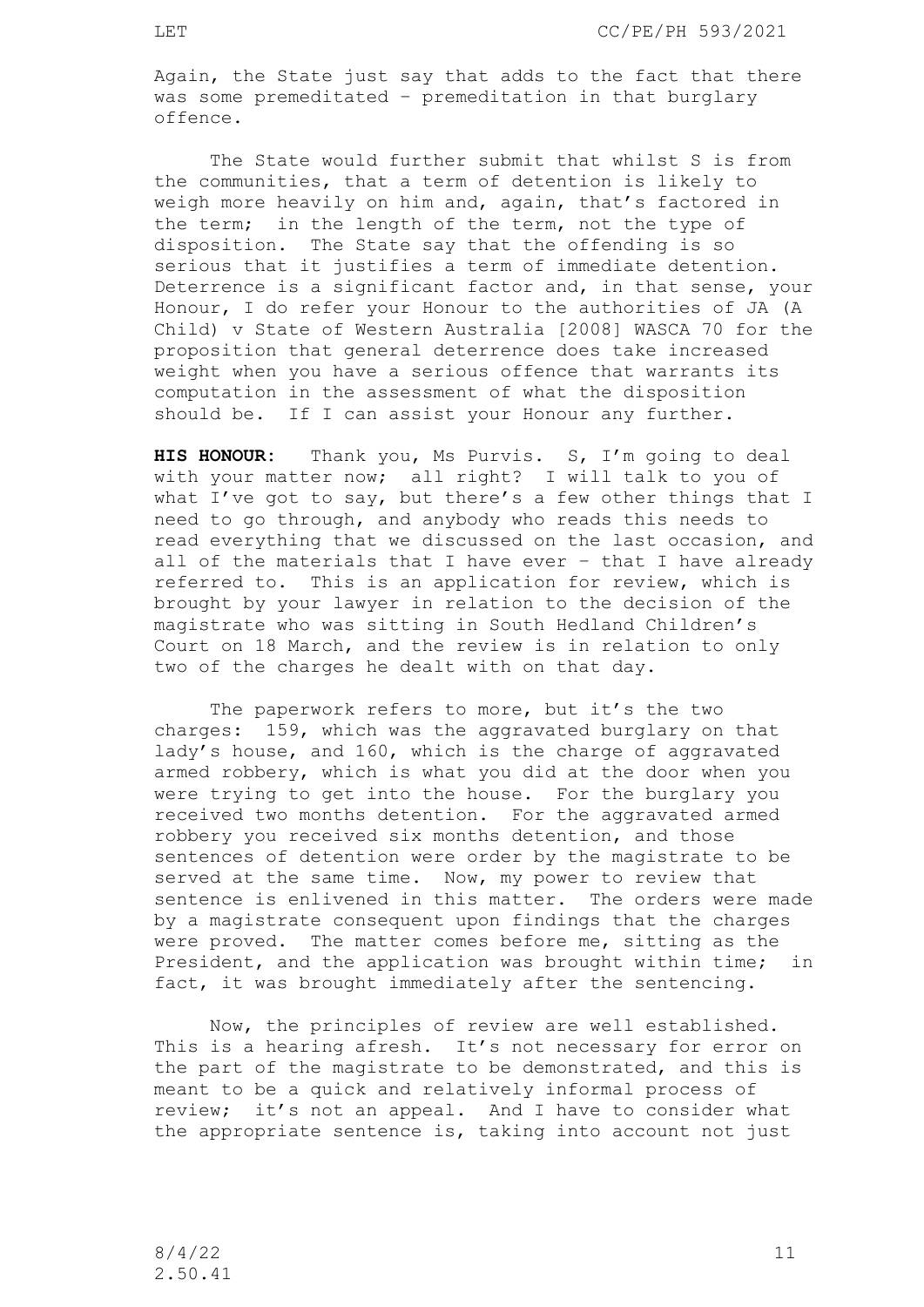what was before the magistrate, but all of the materials which are now before me, and what has happened since then. And, in this case, I am in a fresh position. I have much more information available to me than the magistrate had, and a much more detailed plan in relation to your proposed rehabilitation. And it's also significant that you have now spent, now, a total of 39 days in custody.

S, you come before the court with no prior convictions, but you jumped in, really, at the deep end. You've committed an incredibly serious offence, and it's why the prosecution have made the submission that someone who has got no prior record should still have received a sentence of detention. The facts are admitted by you, and I'm going to incorporate what the prosecutor read last time about those facts. I don't need to go through them in detail, but there are some things I do need to say about what you did in terms of why it makes it particularly serious. You were on bail at the time, and the prosecutor has gone through the history of bail and your involvement with the court and the juvenile justice system, and she has done all of that accurately.

But what makes this offending serious, S, is that this was an older lady who was – she's 72 years old. I've seen the pictures of her in the brief. She could be your grandmother; all right? She was vulnerable. You did target her house. The magistrate's findings about that were right. I know you told your lawyer, and your lawyer told the court, that you were just going there to get the bottle of water and then you saw the phone, and that's when you decided to do it, but the magistrate analysed that entirely correctly, and so does the prosecutor. There's no doubt you targeted that house, and I have now got more detailed statements from the prosecution than the magistrate had with those other witnesses who were standing nearby.

The people in the street saw what you were doing. Whether you were building up the - the prosecutor says that, you know, you were stalking the house. I suspect it was actually more a case of building up the courage to go to the door, but there's no doubt that you targeted the house, and that's why you went to the door. And, then, you took advantage of the generosity of this victim. That is something else which makes this serious. She went to get you the water, and she gave you the water. Some – many people wouldn't even have done that, and you, then, have tried to force your way into the house.

2.50.41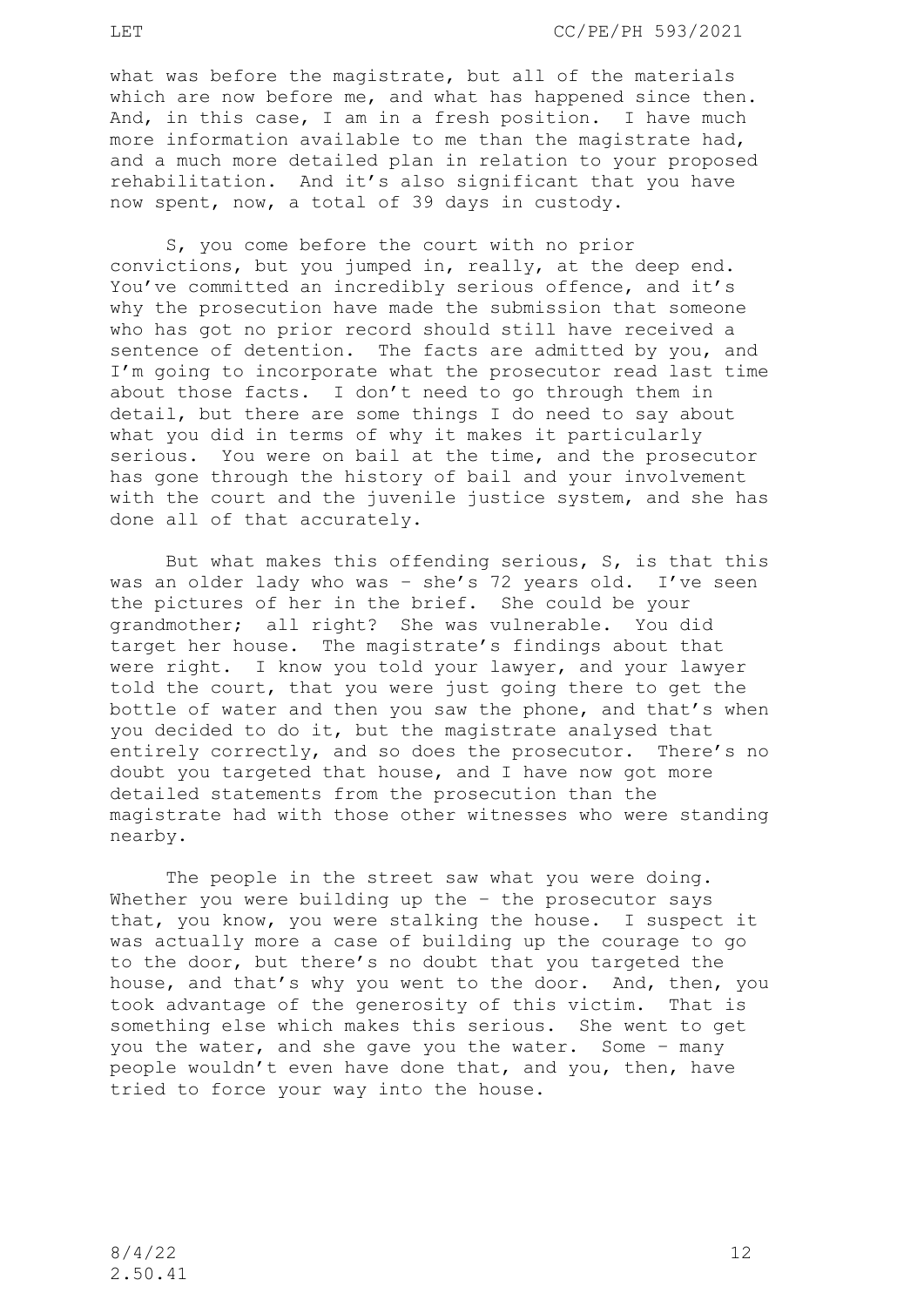And I am also satisfied now, on the additional materials that we have that the prosecutor didn't have, that she was getting the better of you, as the prosecutor says, and you then actively produced that knife in order to overcome her resistance, because you wanted to get in and see if you could get the phone. I'm sure you had seen the phone at that point. Now, I don't think – I don't think – that you intended to hurt her, but it was always inevitable that something like that might happen, and that's how she ended up being cut. I know Ms Louw is up north and you're down here. Have you seen the photos, S? Right. Look at this.

**JSO:** Your Honour I have an extra copy here.

**HIS HONOUR:** It's all right. Take these. You show those two photos, Mr Usher, to S. That's at pages 22 and 23 of the brief. Do you see that, S? That's what you did. Now, you're the person responsible for that, S. That could be your grandma; all right? Because you wanted to get a phone, and you produced the knife. You thought threatening her with the knife would be enough, but she's scared. She resists you, tries to push you away and, pushing you away, gets cut with the knife, and she ends up being cut on her palm. Now, that's not a – that's an injury which required six stitches, but anyone who is cut on their hand, it's difficult for that to heal, because you keep moving your hand; the skin moves. Right?

And even when you overcome, even when this lady gets over the physical injury, S, she is left with a mental injury. Do you understand what I mean by that? No? Let me explain to you. This lady, now, is scared every single day of her life. She's scared when she goes to her door. I don't have a victim impact statement, but I don't need to; I've read her witness statement. She is scared, now, every time she goes to her door, wondering if it's going to be someone else who's going to attack her. She will be scared at home at night. She will be locking the doors. She will be scared when she goes out of the door and she sees strangers in her street, and it will be worrying her. She's probably losing sleep; right? And whose fault is that, S? You're the one  $- -$ 

#### **OFFENDER:** Me.

**HIS HONOUR:** Yes, that's right. You're the one who has got to live with the responsibility of this. You have hurt somebody, and that hurt for them doesn't go away. You've probably experienced hurt in your life as well, you know how that feels. Well, you're responsible for this lady's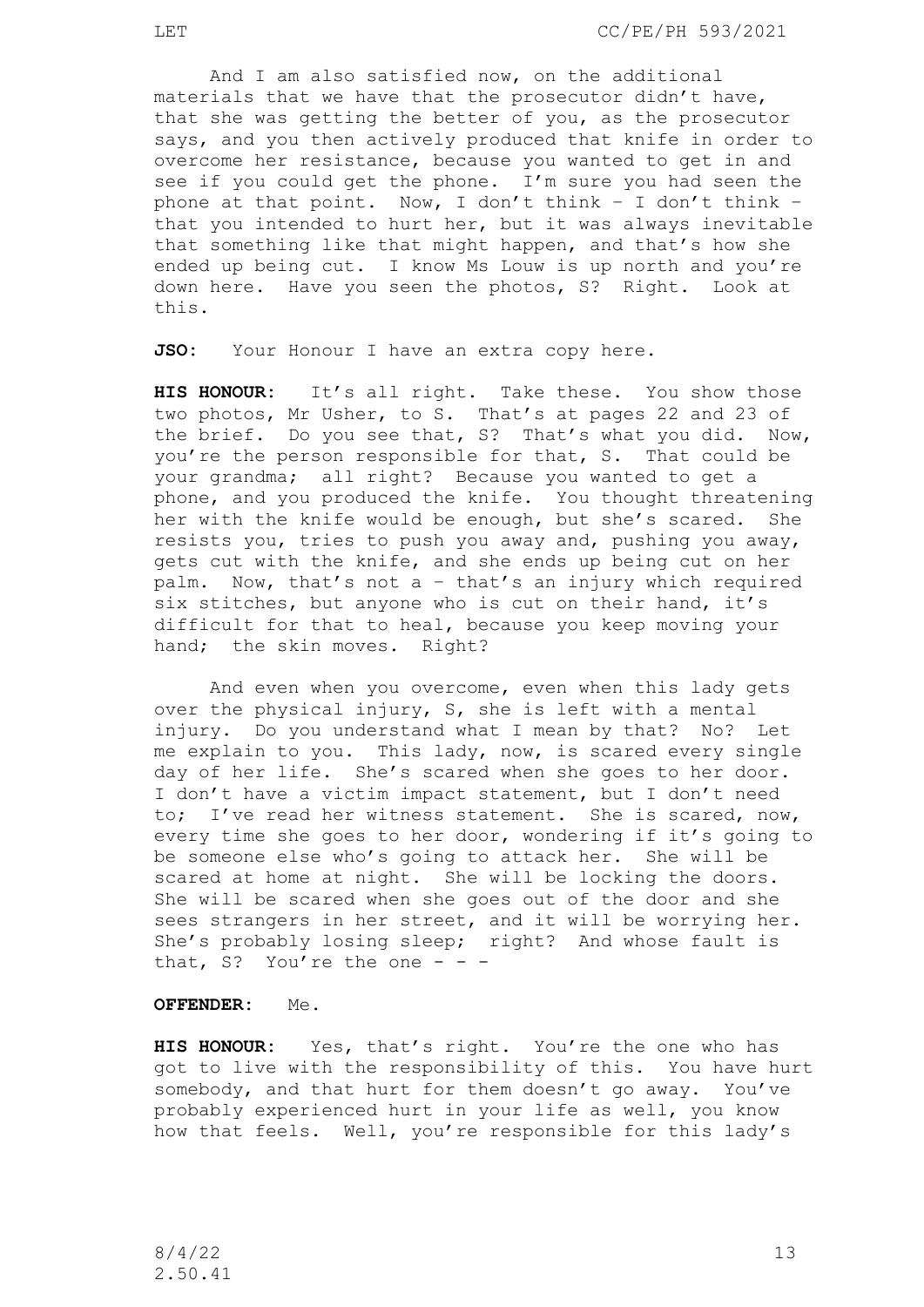hurt. Do you understand that? And when you did this, as the prosecutor says, you were on bail. The magistrate's finding about the facts were completely accurate and, as I say, I've supplemented some of them now that we know more. In sentencing you, though, I've got to look at not only the seriousness of what you did, which is, as I said, very serious, but we've got to look, also, at you, and you did come before the court as a first offender.

Now, Ms Purvis is right to say that you are 16 years and five months old now, and so it's not as though you were 13 or 12. You're getting on; getting to be more mature; more responsible for your actions in that way, and the principles of juvenile justice, which are so important, apply slightly differently as you get older. But you are still a first offender, and before you were sentenced by the magistrate you had spent 18 days in custody, and you've now spent 39 days in custody of that sentence that the magistrate imposed upon you.

And the service of 39 days in custody for someone who has never been in trouble before is a big thing, and I know it's a particularly big thing for you, because you had been dragged away from up north where you've lived all your life, and you come down to Banksia Hill; somewhere you had never been before. You're away from your country but, most importantly, you're away from your family. You have told me, and I accept that it's reinforced by what I've read in the reports, that you've got no one else down here; had no visits; no calls. So you being down here in detention is very different to a kid in Perth being in detention who can still get visits from their family and see them, and have that contact. You have been completely isolated, and so your experience of that 39 days has been more difficult.

I know a lot about your circumstances now because of what I've read in the reports. You're the youngest of seven, and it does seem to me that this offence was very much committed in circumstances where you were not getting, really, any supervision at all in Hedland. You weren't subject to neglect. Your brother was doing his best to look after you, but he was busy with working, and you were clearly running amok in Port Hedland. Your mother, because of her cultural and family obligations, and her own circumstances, moving around all the time, still moving around all the time, and that has made it – well, she has not taken much role in supervising you recently.

You, yourself, have suffered considerable loss, which has been because of your father dying when you were 10, and I know that has affected you deeply. That lack of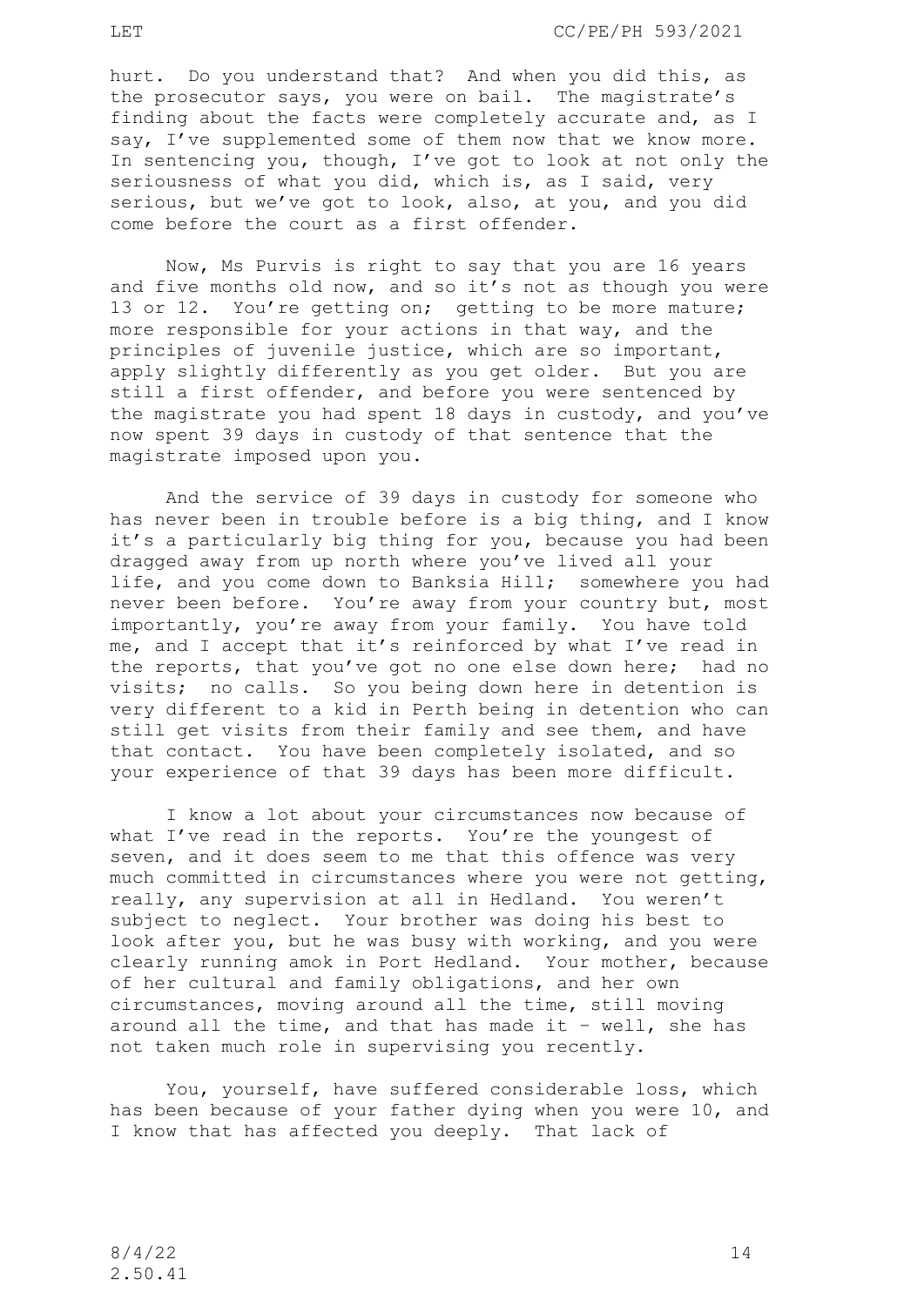supervision in your life has meant that you've not had much schooling, which is why I got the report. You haven't been to school since 2018, and I know, now, about your poor attendance, and it explains why you have got poor literacy. Because you weren't having much adult supervision, you were running around with a bunch of young people in and around Hedland, and not only getting into trouble, although you did this offence on your own, it seems you were getting into trouble with other people as well, and smoking cannabis, and drinking.

As I said on the last occasion, it was clear to me that you needed more structure in your life; you needed a mentor and an education plan. Now, the big advantage that I have is that, since you've been in custody, further reports have been prepared. Ms Purvis has gone through the Juvenile Justice Team history. I don't need to go through any of that. What I really want to talk about is the future, because I've very impressed by this particularly Youth Justice report, which has a detailed plan which, as I say, was not before the magistrate when there really was not much of a plan. And I'm not being at all critical of the Youth Justice report authors at that time. You pleaded guilty quickly because you were in custody.

It's always a good thing when people plead guilty quickly, but there wasn't really a plan which would have given the magistrate any confidence that you were going to stay out of trouble, putting aside, even, that he concluded that the offence was so serious that detention was required. Now, the plan now is much more detailed, and certainly gives me some confidence not only that your rehabilitation will be fostered, but also that the community would be better protected if you were given a chance on this plan.

The plan now, which has been developed by the Youth Justice and education officers up north, with the engagement of your family – they managed to get in touch with your mum, but she's still not able to look after you – but you've got an adult sister who lives in Derby; right? I know she hasn't spoken to you, because she has been looking after her kids, but the Youth Justice officer in Derby has been to see her and spoken to her, and she is prepared to have you live with her in the community south of Derby.

# **OFFENDER:** Yes.

**HIS HONOUR:** Right? She has got four kids; your cousins.

8/4/22 15 2.50.41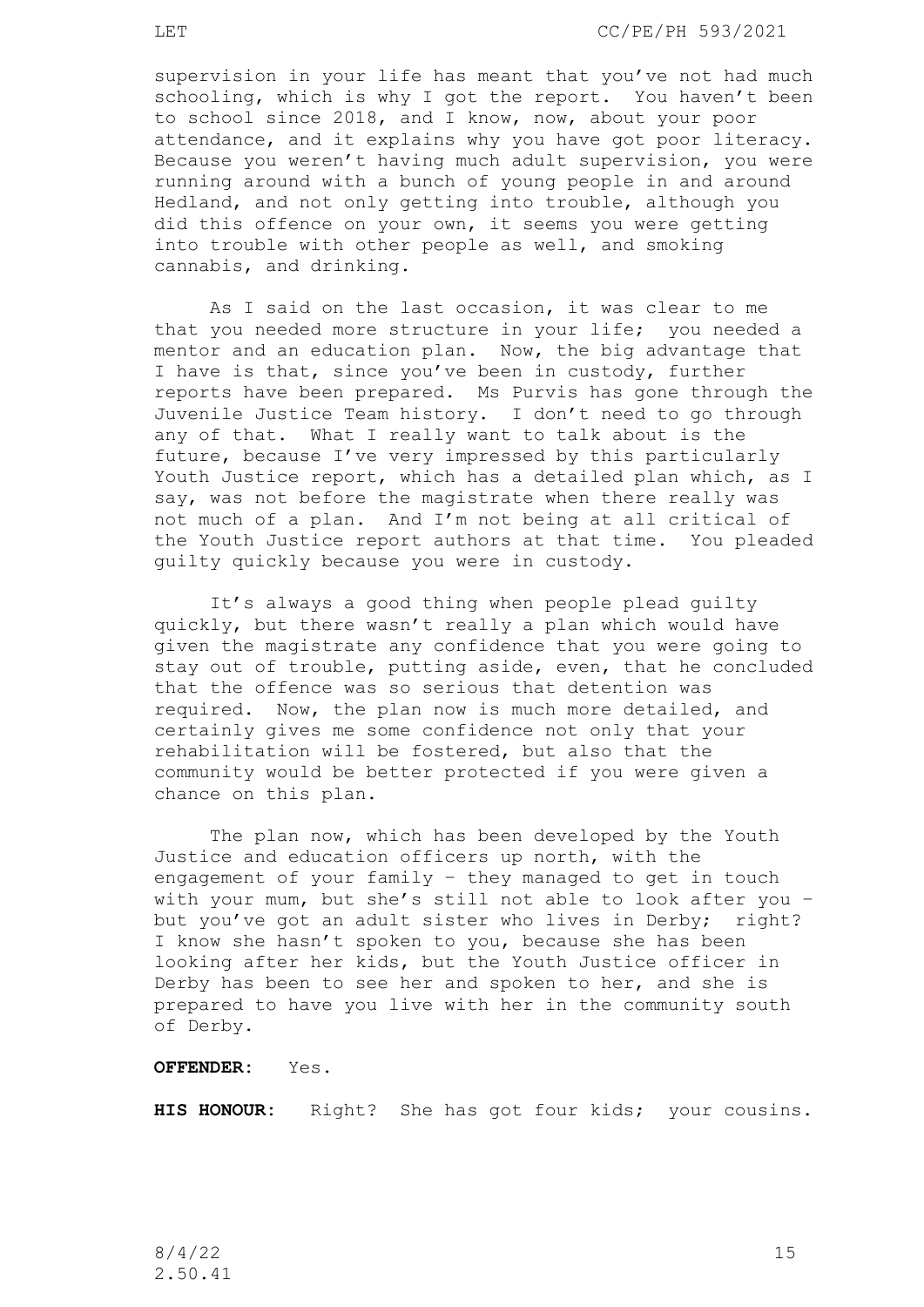**OFFENDER:** Yes.

**HIS HONOUR:** Yes. She says she is prepared to look after you; all right? I know this has been discussed with you as well. And for the first time, also, we've now got what seems to me to be a fairly detailed education and vocational training plan if you go to Derby.

**OFFENDER:** Yes.

**HIS HONOUR:** So from term 2 in Derby.

**OFFENDER:** Yes.

**HIS HONOUR:** So those education school programs have been explained to you. And not just school, but also giving you some training and skills, right, so you can get work in a job. All right? So we've got that. The youth support officer in Derby has got a mentoring plan in place. Importantly, on the basis of what I have read, you, S, actually volunteered, when you've spoken to the Youth Justice officers, that you're feeling much better, actually, in Banksia Hill. You're feeling better not – because you're off the qunja  $- -$ 

**OFFENDER:** Yes.

**HIS HONOUR:** - - - and you haven't been drinking, and your health is better; is that right?

**OFFENDER:** Yes.

**HIS HONOUR:** And there seems to be some change in attitude. That's probably because you've been locked up for 39 days and you're not enjoying it, are you?

**OFFENDER:** Yes.

**HIS HONOUR:** I also take into account that things have been pretty tough in Banksia while the time that you have been in there. And there's a plan, also, for you to continue drug counselling and alcohol counselling in the community. So that plan does give me some confidence in terms of keeping S out of trouble in the community, but also improving his lot in life, particularly in terms of those educational and vocational opportunities. Now, I have been through the magistrate's reasons very carefully. He gave S credit. He started the sentence at 10 months and reduced it to six months. I well understand why he came to the conclusion that he did.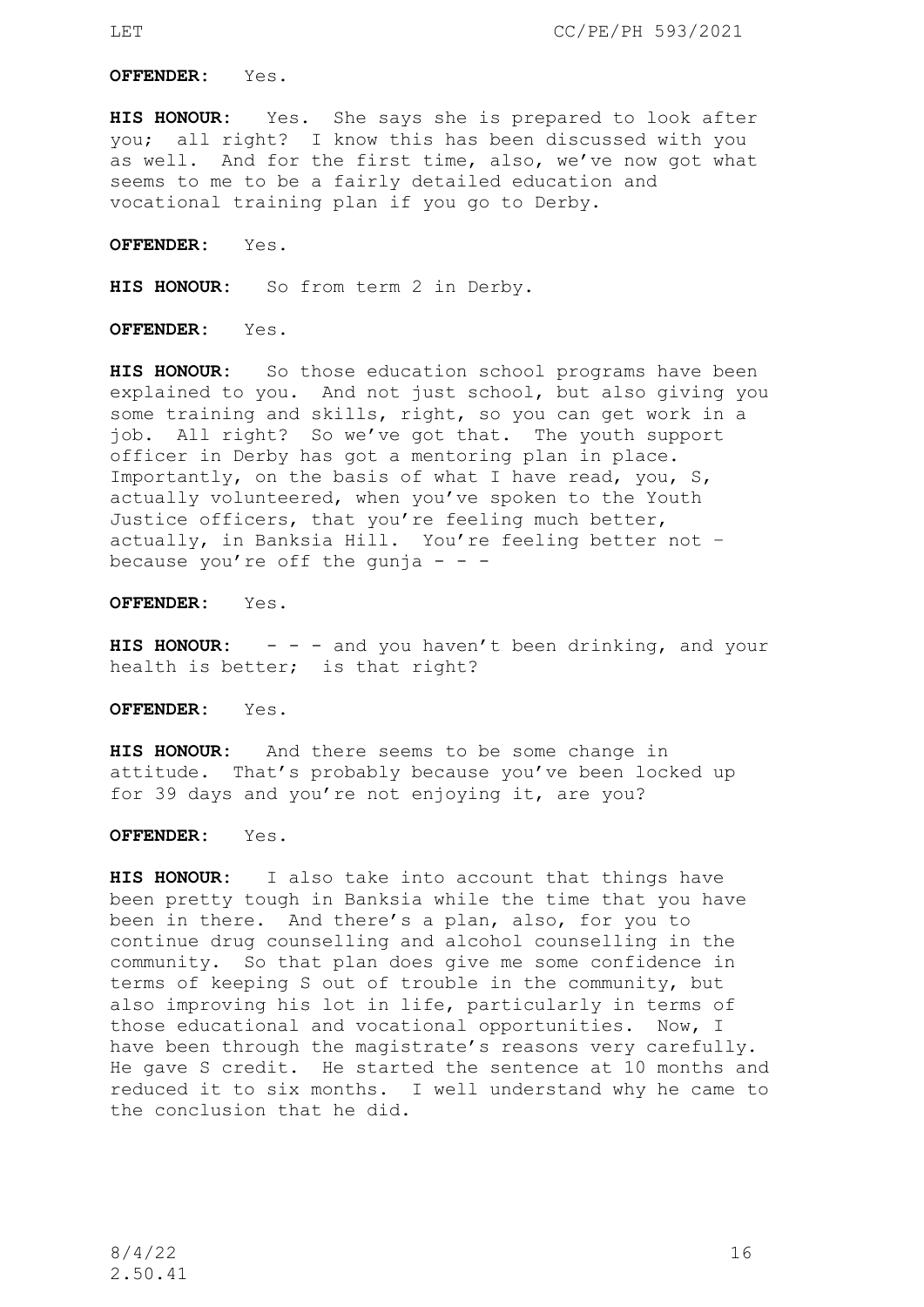It is fair of Ms Louw to point out that, in coming to the conclusion, only detention was appropriate. The magistrate didn't go on to consider whether that was a detention sentence which would be served in the community, or whether it was the sentence of absolute last resort which had to be served in custody. But Ms Purvis is correct to observe that it was open to the magistrate to conclude, at that time, that the offence was so serious that even though S had never been in any trouble before that a sentence of immediate detention was appropriate, indeed, the State submit that it still is appropriate.

I have thought about that very carefully but, ultimately, I am persuaded that, because of the overriding principle of Juvenile Justice, which is to foster rehabilitation, because rehabilitation – effective rehabilitation – is always in the best interests of the community, that notwithstanding the seriousness of S's offending, it does seem to me at this point, where he has now spent the period of time in custody that he has, and we've got a clear, and I think what might be an effective, plan I think there is scope to give S the opportunity to serve a sentence of detention in the community. And, so, notwithstanding that the offending was very serious, I am going to discharge the magistrate's orders of detention on those two charges.

Now, having said that, Ms Purvis is right about one thing: this is an offence which was so serious that it could well have come to me for sentencing straight off the bat. And the magistrate did discount the sentences of detention significantly, no doubt because he was intending it to be one immediately served, and for the other reasons that he did. I actually think that, having discharged the sentences, the appropriate sentence of detention now, taking into account the 39 days spent in custody, is still one, from today, of six months detention, but it is going to be a sentence of six months detention served on a community – served on a conditional release order from today, and in exactly the same terms otherwise. So, two months on the aggravated burglary and six months on the aggravated armed robbery.

Now, S, let me explain to you what that means; right, in simple terms. In one sense you got off pretty lightly, the magistrate only giving you six months. I might have given you more. All right? So you've done 39 days in custody, I've taken that into account, but it's still six months detention from today. The difference is, it's six months detention in the community. But don't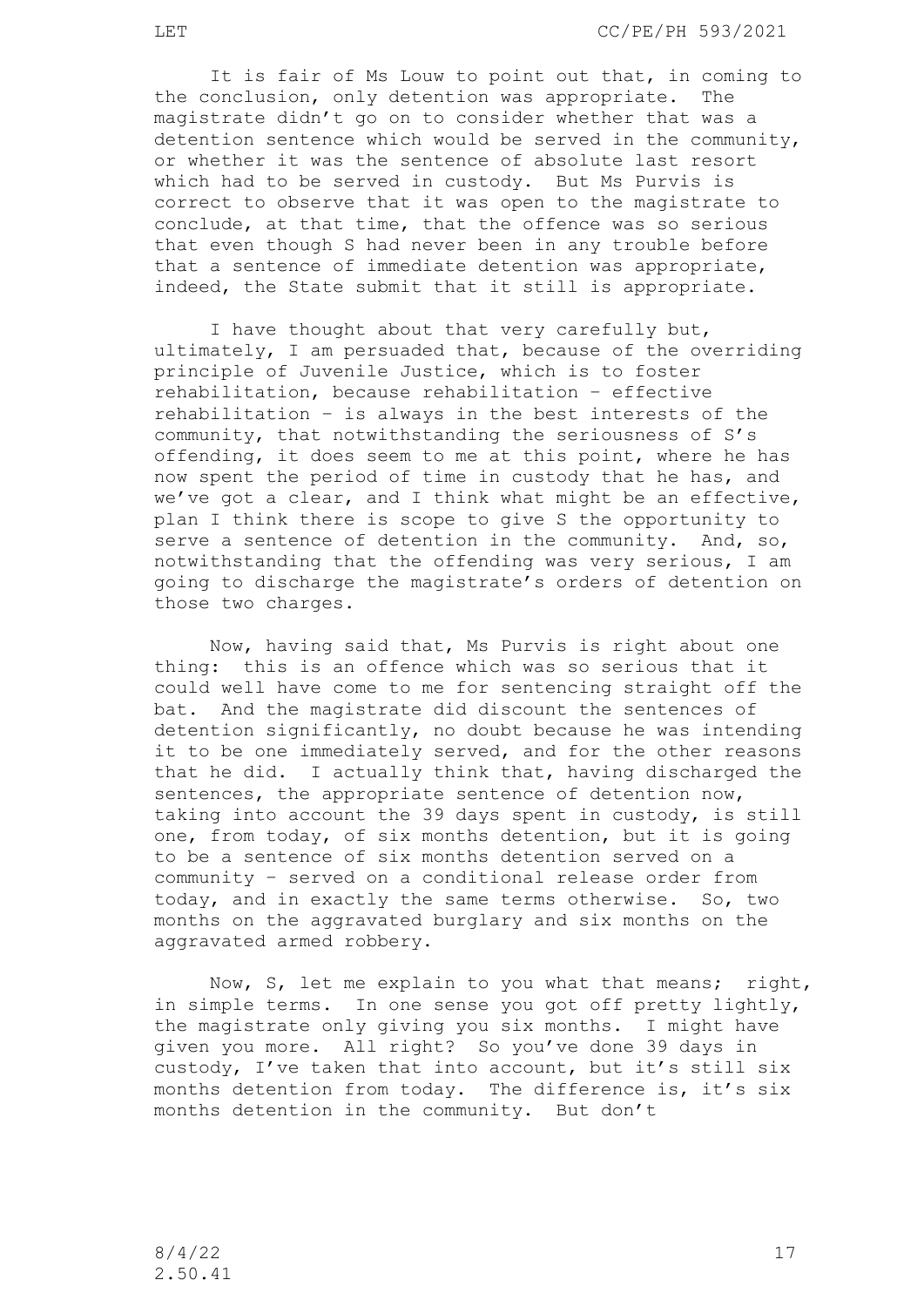think that's easy. You've literally got still, from today, six months detention hanging over your head in the community; right? But I'm letting you go home to go and say with your sister in Derby if you are prepared to comply with the conditions of the order, which you have discussed with the Youth Justice officer and Ms Louw. Are you prepared to do that?

**OFFENDER:** Yes.

**HIS HONOUR:** That means being on court order - - -

**OFFENDER:** Yes.

**HIS HONOUR:** - - - doing all those things - - -

**OFFENDER:** Yes.

**HIS HONOUR:** - - - going back to school, or doing those other programs that they've got in place for you in Derby. Right? Are you prepared to do all that?

**OFFENDER:** Yes.

**HIS HONOUR:** Yes. Good. S, if you stuff this up; right, if you breach the conditional release order  $- -$ 

**OFFENDER:** Yes.

**HIS HONOUR:** - - - it means you come back to me for resentencing.

**OFFENDER:** Yes.

**HIS HONOUR:** And there's not going to be many options open to me then, are there?

**OFFENDER:** Yes.

**HIS HONOUR:** So you're away from those boys in Hedland now. You're clean. You're off the gunja. You're not drinking. So you go and stay with your sister in Hedland and – sorry – in Derby, and you stay out of trouble. Can you do that?

**OFFENDER:** Yes.

**HIS HONOUR:** Good. Because I don't want to see you back down here in Banksia Hill with the other boys down there; they're a bad influence as well,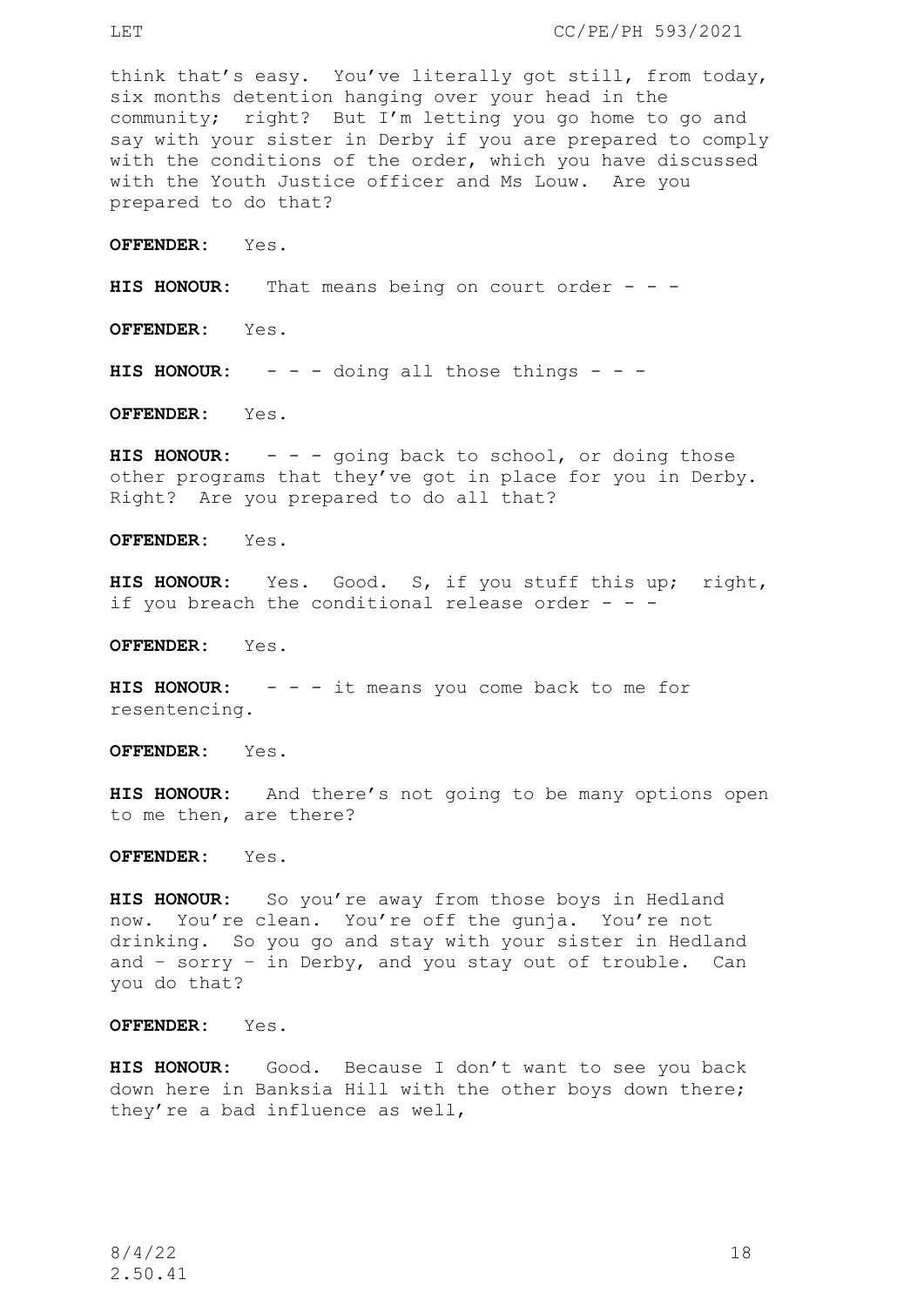**OFFENDER:** Yes.

**HIS HONOUR:** Good. You're shaking your head. I think you're pretty serious about that. You've learnt your lesson. All right? So don't be getting into any more trouble. Any other matters, counsel?

**LOUW, MS:** No. Thank you.

**PURVIS, MS:** No, not from the State, your Honour.

**HIS HONOUR:** Sorry?

**GLEIM, MS:** With attendance and supervision?

**HIS HONOUR:** With the attendant supervision requirement, exactly the same, Ms Gleim, as on the agenda.

**JSO:** And the other charges are section 67?

**HIS HONOUR:** They were dismissed.

**JSO:** Yes.

**HIS HONOUR:** So they're not part of the review, those two.

JSO: Thank you.

**HIS HONOUR:** Okay. Good. We will adjourn, and move onto the next matters after that.

AT 3.35 PM THE MATTER WAS ADJOURNED ACCORDINGLY